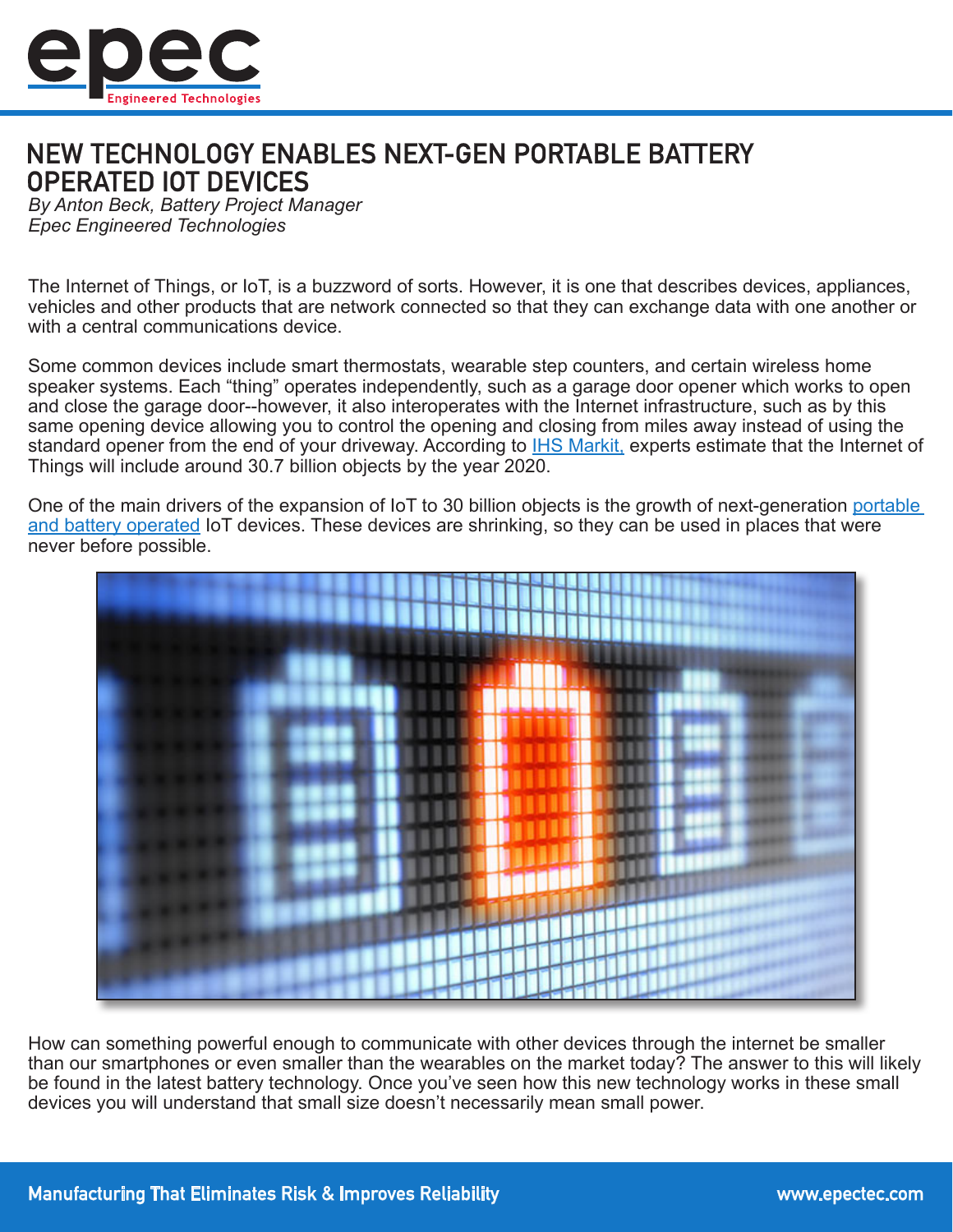

# **The Size Issue**

Developers have taken IoT devices down to some of the smallest sizes imaginable. Think of the "smart watch" for instance that allows users to operate many of the functions of their phone as well as track heart rate and other body systems from a simple watch-sized device.

This technology seems to many of us to be something from science fiction--or at least how the future was portrayed to us on television when we were growing up. In reality, these smart watches actually take up quite a bit of space when compared to other ways that IoT power is starting to be utilized. For example, think of medical technology where an implant like a pacemaker is being used to keep someone's body running as it should. If that device could be connected to the internet, it would allow for easier monitoring by the patient as well as doctors and scientists. The device may even be able to serve multiple functions as it could track other body systems too.



**Figure 1:** Portal Battery Powered Insulin Infusion Pump Using IoT Technology.

# **Battery Life**

Battery power is vital to operating the IoT-powered devices, but good battery LIFE, or how long the device [runs between charges](www.epectec.com/batteries/charging/), is the key to helping them succeed in an ever-competitive marketplace.

Customers today are looking at battery life as a key differentiator in IoT devices, including smart home products, wearables and wireless devices. A product that lasts longer between charges is likely more desirable. It makes sense, customers want that connected experience without having to constantly run to recharge. So, this makes clear that for the smallest IoT item batteries need to be smaller AND be able to hold a charge longer. A [custom battery product](www.epectec.com/batteries/) is the best way this can be delivered.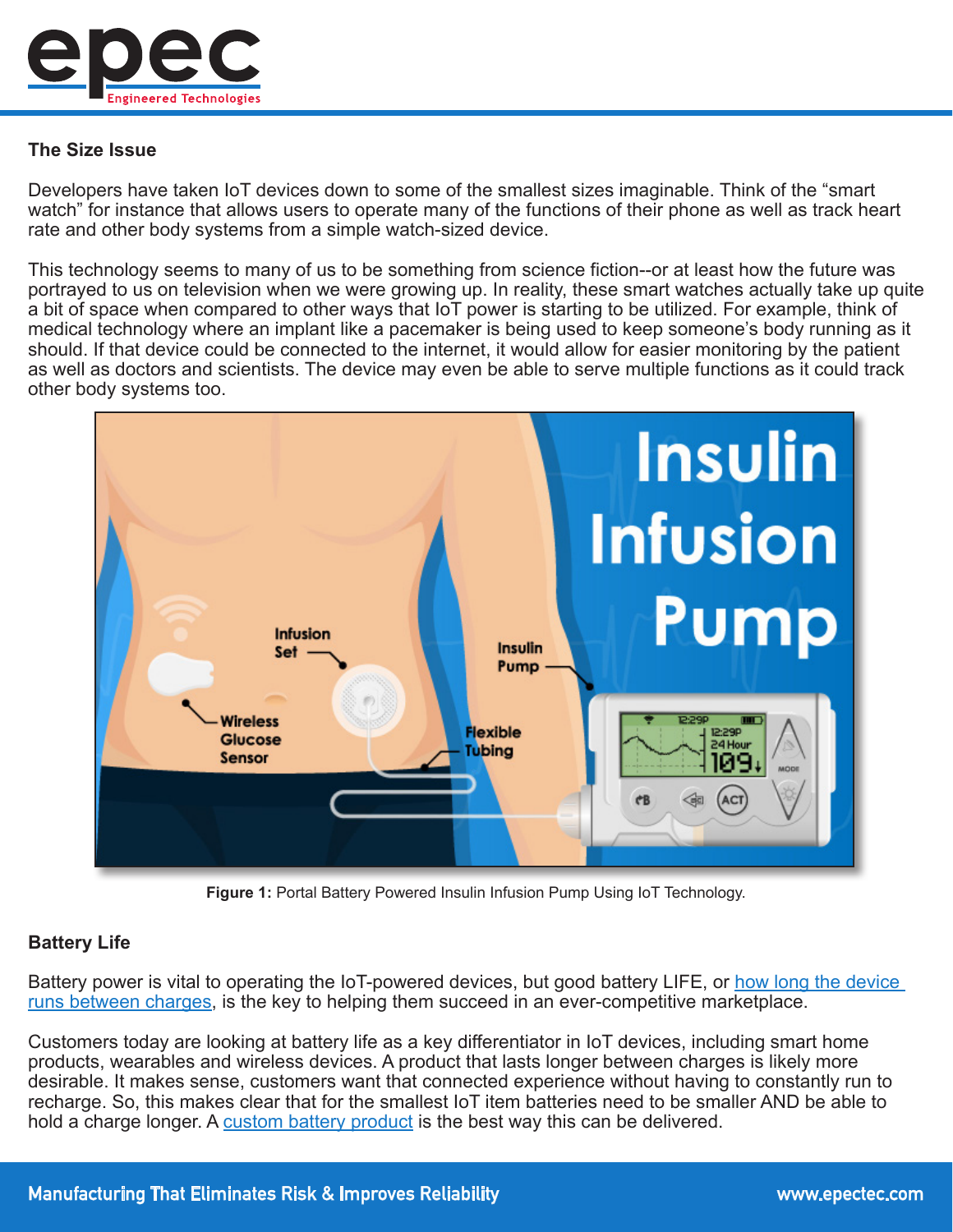

# **Battery Technology to Support Portable IoT Devices**

There are a number of technologies today that may support current and future IoT portables. A few of these include:

#### **Solid-State Batteries:**

Solid-state batteries remove the liquid or polymer electrolyte that conducts power within lithium-ion batteries with a solid material. With trial and error, materials have been discovered that are conductive enough to operate even powerful batteries and yet are lighter and smaller than the liquid electrolyte. This advancement allows more power to be stored in a smaller space--one of the biggest challenges of the battery industry as a whole.

#### **PMICs:**

Power management integrated circuits or PMICs are a type of integrated circuit that manages power requirements of the host system. Most of these circuits include some form of power control. Essentially, the inclusion of a PMIC will reduce the amount of space that must be dedicated to the battery. The more PMICs advance the less power is needed from a battery which leads to smaller products and longer battery life.

#### **Cell Secondary Battery Protection:**

Lithium-ion batteries can become overcharged, over discharged or suffer from short circuits. The more powerful a battery, the more likely it could overcharge. So, as developers strive to accomplish more with IoT devices, the battery power must be protected.



**Figure 2:** Example of Battery Cells with Protection Circuit Module.